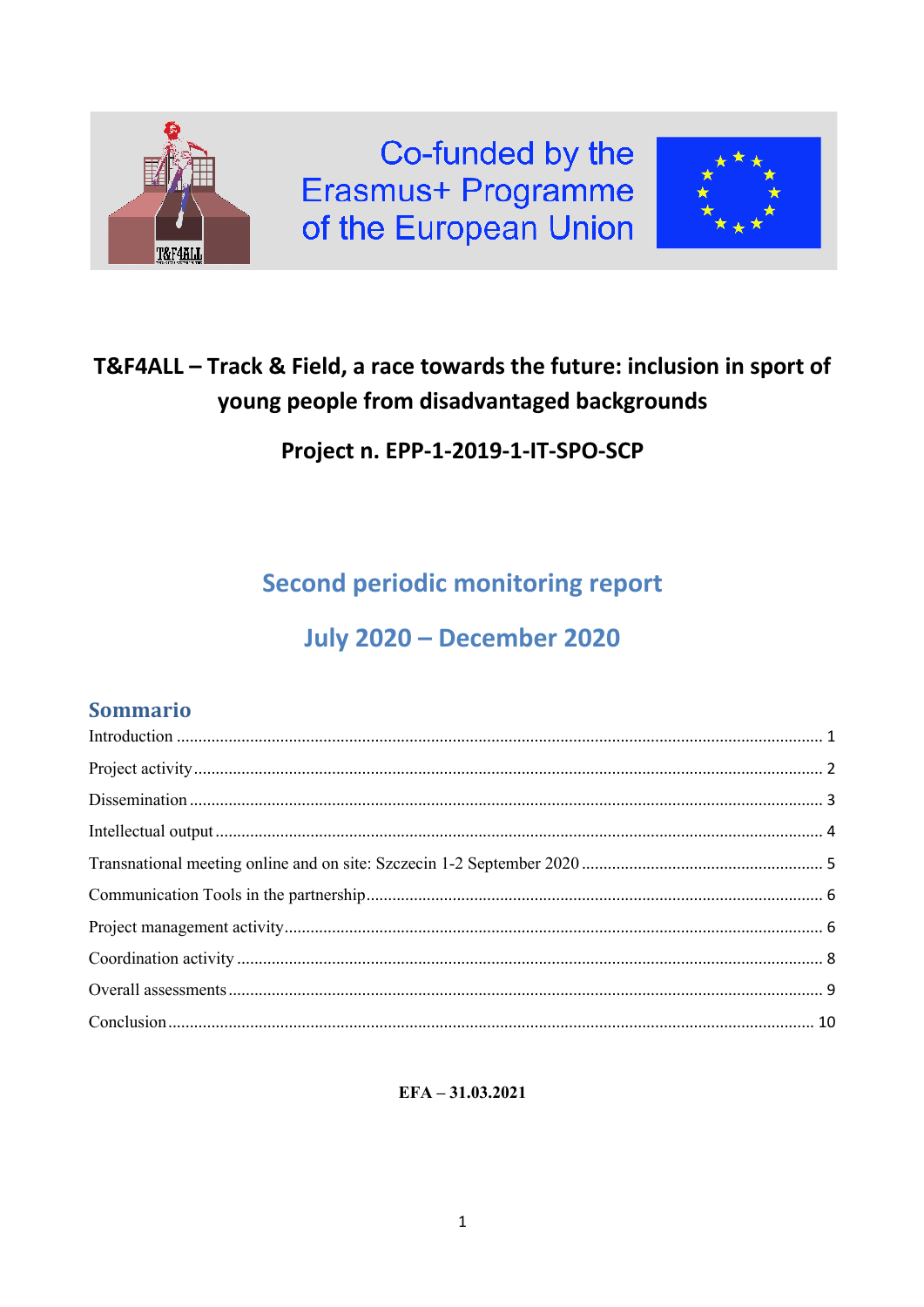### **Introduction**

According to the monitoring and evaluation plan, a periodic questionnaire is submitted to any of the partners, one for each partner to be filled in with the collective opinion of the partner about project state of the art and activities. The period covered is longer than foreseen, since Pandemic delayed the overall activity (sic month instead of four); the effect of Pandemic on all of us is evident also in the difficulty to answer to the questionnaire: it took quite a long time.

The questionnaire is prepared with Google form. A quantitative and qualitative analysis is carried out on the monitoring questionnaire and joined with other info collected during the project development from the coordinator or during the meetings.

The periodic questionnaire enquiries the involvement of the partner and development of the actual stage of the project, the communication between partners, the management and coordination, the satisfaction about the meetings, strengths and weaknesses of the project and the overall satisfaction. The questionnaire is updated to the activities of the period and to specific matters that may occur.

The questionnaire was distributed January 2021. The seven respondents are from different countries (Italy, Slovenia, Cyprus, Turkey, Romania, Spain and Poland) and they work in different organization with different roles.

## **Project activity**

The Covid pandemic had a great impact on the project development. The pandemic prevented reaching the target group and carrying out face-to-face activities. The situation caused some delays on the activities foreseen by the project, it was not possible to work and plan activities on the road due to restrictions. All the associations worked actively to manage (o plan in detail) the activities foreseen in the following phases or for back-office tasks. We quote two representative answers, that are meaningful:

- The pandemic has a huge impact for a sports project because we are unable to reach our target groups as lock downs limit us. But still we keep working on planning and work packages and we believe we will be able to work with people in the streets after spring.
- We weren't able to get activities done as planned initially. Therefore we needed to involve a local sports club who, also with restrictions obstacles, somehow brought the importance of the project and its aim into their limited activities. We weren't able to meet and work on a street though due to restrictions. However, we are working very closely with the local sports club who is involved in the development of the project.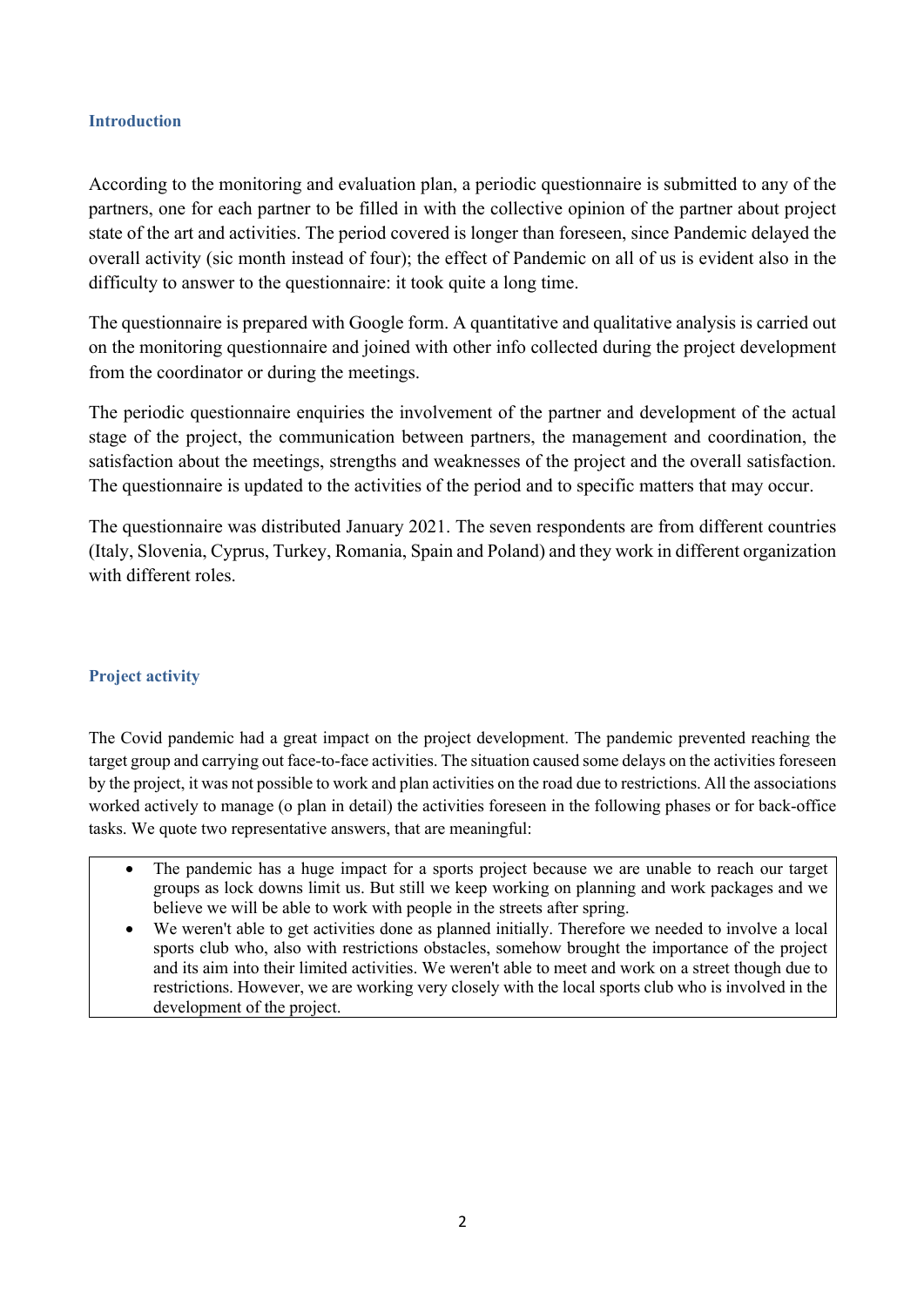Six out of seven participants believe that a review of the project's schedule of activities is necessary due to the Covid pandemic. On the other hand, one respondent believes that only a few minor changes are needed.

| 8- Do you think a revision of the project activities scheduling is necessary due to the Covid |
|-----------------------------------------------------------------------------------------------|
| pandemic ?                                                                                    |
| 7 risposte                                                                                    |



#### **Dissemination**

Six out of seven participants published articles about the project, four of them published articles on the social media, one on his website and another one published an article about IO1 on their scientific magazine. Only one partner have not published anything yet. Most respondents shared the project's link on their social media, particularly on Facebook and Instagram. Some partners shared it on their website.

| 10-Did you publish articles about the project?<br>7 risposte |                                                                                                                                                                                               | 7 risposte                                                                                                                                                                          | 11-Did you share the link of the T&F4All website on your socials? |                              | ப        |
|--------------------------------------------------------------|-----------------------------------------------------------------------------------------------------------------------------------------------------------------------------------------------|-------------------------------------------------------------------------------------------------------------------------------------------------------------------------------------|-------------------------------------------------------------------|------------------------------|----------|
| 14,3%<br>14,3%<br>57,1%<br>14.3%                             | $\bullet$ No<br>Yes, on local newspapers/magazines<br>Yes, on social media<br>Yes, on our website<br>Collegium Balticum is publishing an<br>article about IO1 on their scientific<br>magazine | No.<br>Yes, on our website<br>Yes, on our social media pages<br>(FB, Ins.,<br>Yes, on one or more web articles<br>we want do it in this period<br>Mainly through Linkedin<br>$\Box$ | $-1(14,3%)$<br>$-1(14,3\%)$<br>$-1(14,3%)$<br>$-1(14,3%)$         | $-2(28,6%)$<br>$\mathcal{L}$ | 4(57,1%) |

| Articles/link visit:<br>570<br>$220+$<br>around 350<br>307<br>500 visits | Likes on website:<br>Information<br>$\bullet$<br>not available<br>500<br>$\bullet$<br>visits/day | Likes on Facebook:<br>$\bullet$ 334<br>• 1103<br>• Slovene page<br>2386 likes and<br>International page<br>333 likes<br>$\bullet$ more than 350<br>$\bullet$ 6000 likes | Likes on<br>Linkedin:<br>2214<br>$\bullet$<br>36<br>$\bullet$<br>466 | Likes on<br>Instagram<br>•699<br>•437<br>followers<br>$\bullet$ around 100<br>$\bullet$ 329 | Likes on<br>Others Social<br>Media:<br>$• 1194 -$<br>Twitter<br>$\bullet$ Twitter - 90<br>followers |
|--------------------------------------------------------------------------|--------------------------------------------------------------------------------------------------|-------------------------------------------------------------------------------------------------------------------------------------------------------------------------|----------------------------------------------------------------------|---------------------------------------------------------------------------------------------|-----------------------------------------------------------------------------------------------------|
|--------------------------------------------------------------------------|--------------------------------------------------------------------------------------------------|-------------------------------------------------------------------------------------------------------------------------------------------------------------------------|----------------------------------------------------------------------|---------------------------------------------------------------------------------------------|-----------------------------------------------------------------------------------------------------|

Four respondents out of six carried out other dissemination actions in this period, one of them through a presentation within other online projects, another one planning a conference about the results of IO1, and another one disseminating the project - presenting its main objectives and pursuits. One respondent stated that they had done other dissemination activities but did not specify which ones.

Four respondents encountered some problems during the dissemination phase of the project. Some of these relate to the pandemic again because everybody was compelled to carry it out entirely online.

Some delays affected dissemination phase too. One participant believes that there may also be delays in the future regarding the conference that was scheduled for the summer. Another experienced some delays in creating the translated versions of the IO2 summary article. A reorganization and re-planning was carried out to face delays.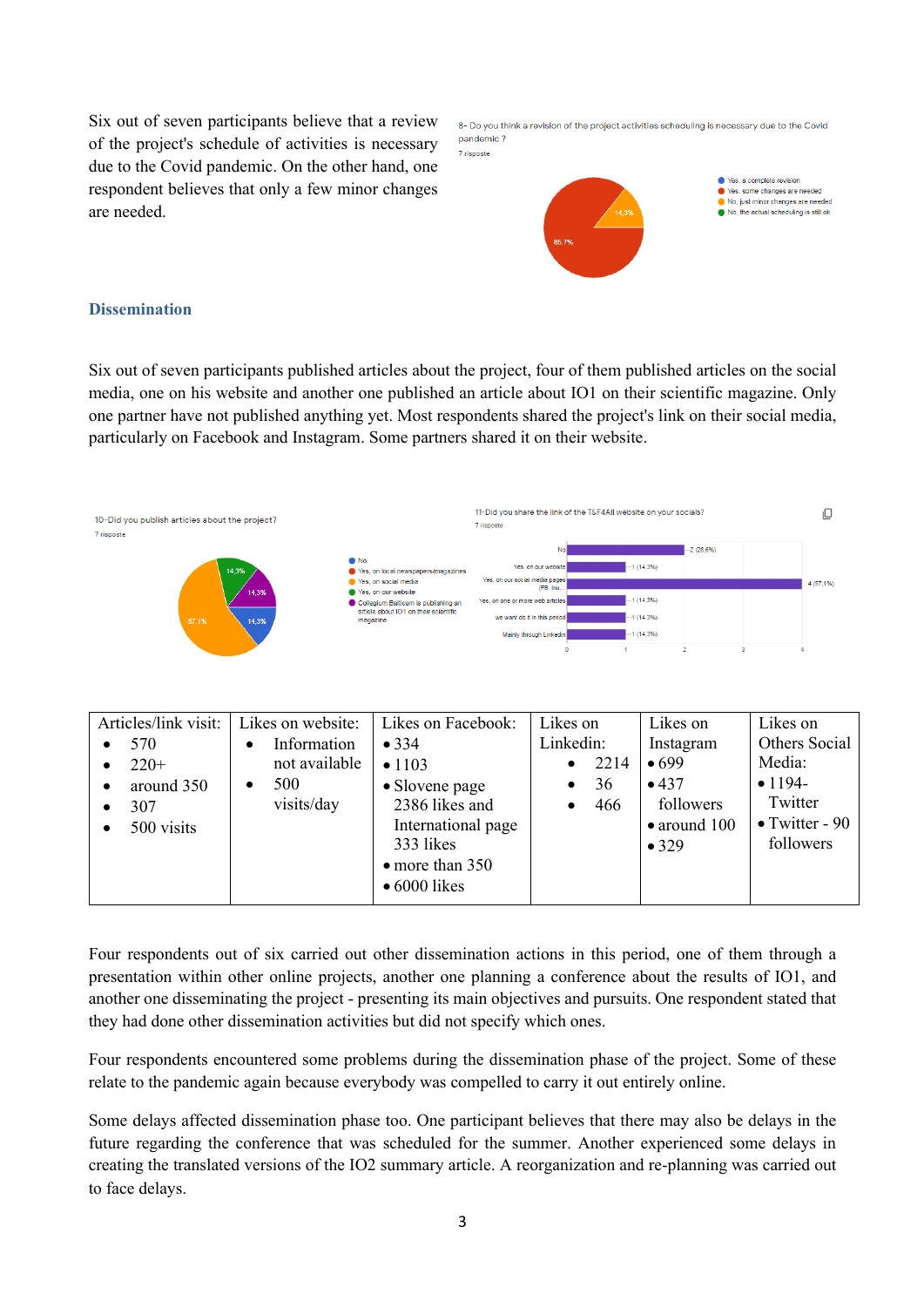Four out of seven respondents considered the project's Facebook page to be quite effective, while three others felt it was not effective enough. In addition, five respondents report interacting with the Facebook page, keeping it active by post sharing. The project's Instagram page and Website are considered not effective enough by two respondents, while all others consider these tools effective enough. One respondent is particularly satisfied with the project website and considers it entirely effective.

Satisfaction with the project's dissemination activities at this stage is rated on an average of 7.5 on a scale of 1 to 10, with a minimum of 5 and a maximum of 9.



Someone left additional comments:

- Considering that the options for dissemination are restricted to online only, I think we are doing well. However, it could be done more.
- I suppose it will become more effective with the presentation of IO1 and the next activities.

#### **Intellectual output**

Most participants took part in WP2 actions, three participants reported taking part in A6, A7, and A8. Three other participants reported taking part individually in the draft feedback activities. Only one participant reported that he had not taken part in any activities for IO1 yet.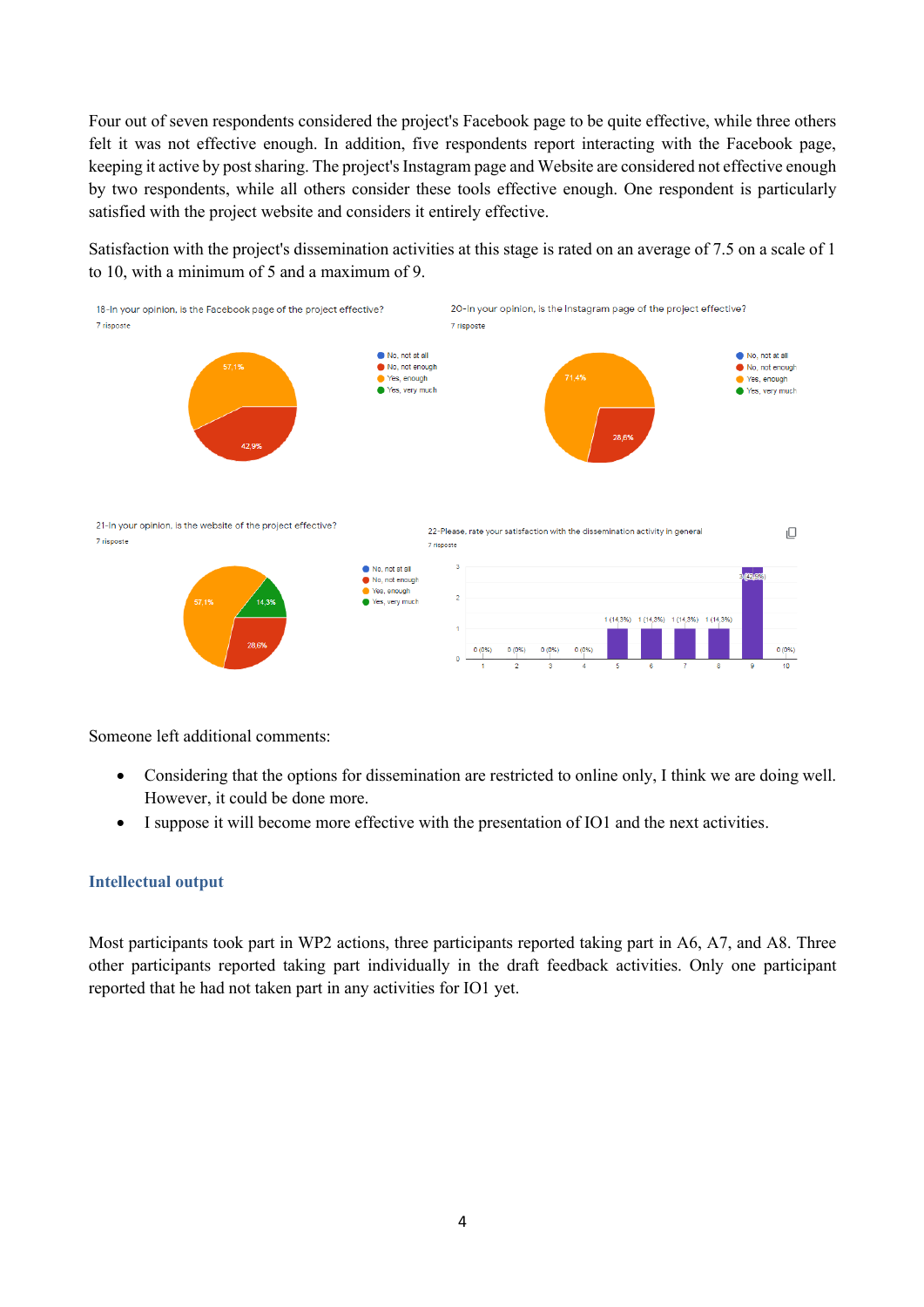



Four respondents specifically explain the activities they participated in during this period:

- We made online research, had discussions with the professionals working on the field and we also used the feedbacks and experiences from previous activities of our organization.
- We took part to all skype call for the organization of the activities and to discuss it with the partners. We filled in all the documents the responsible partner asked us. We took part to the revised version and we did the translation in Italian
- Desktop research and analysis
- I was responsible for the coordination of the O1 summary article.

Only one respondent had problems carrying out these activities. Again, the problem encountered relates to the pandemic that made it difficult to engage a wide audience. There was no particular delay in this activity.

All respondents are satisfied regarding the content of the FINAL report "STUDY about track and field as a tool for social inclusion" Four are completely satisfied and three others are fairly satisfied. All seven participants also believe that the practices collected can be shared and made available in other local contexts.



One respondent leaves an additional comment regarding the IO1 activity:

*"I think it's a good instrument for the following activities and it is interesting for us for all those part about street education that is the part less known in our experience."*

#### **Transnational meeting online and on site: Szczecin 1-2 September 2020**

The transnational meeting online left all respondents very satisfied: everybody considers the agenda complete and coherent with the development of the project. The timing of sessions is considered coherent with the goals. All partners actively participated to the meeting. Documents to be produced and distributed after the meeting were released as agreed and were issued and distributed in due time.

Satisfaction about the logistic arrangements: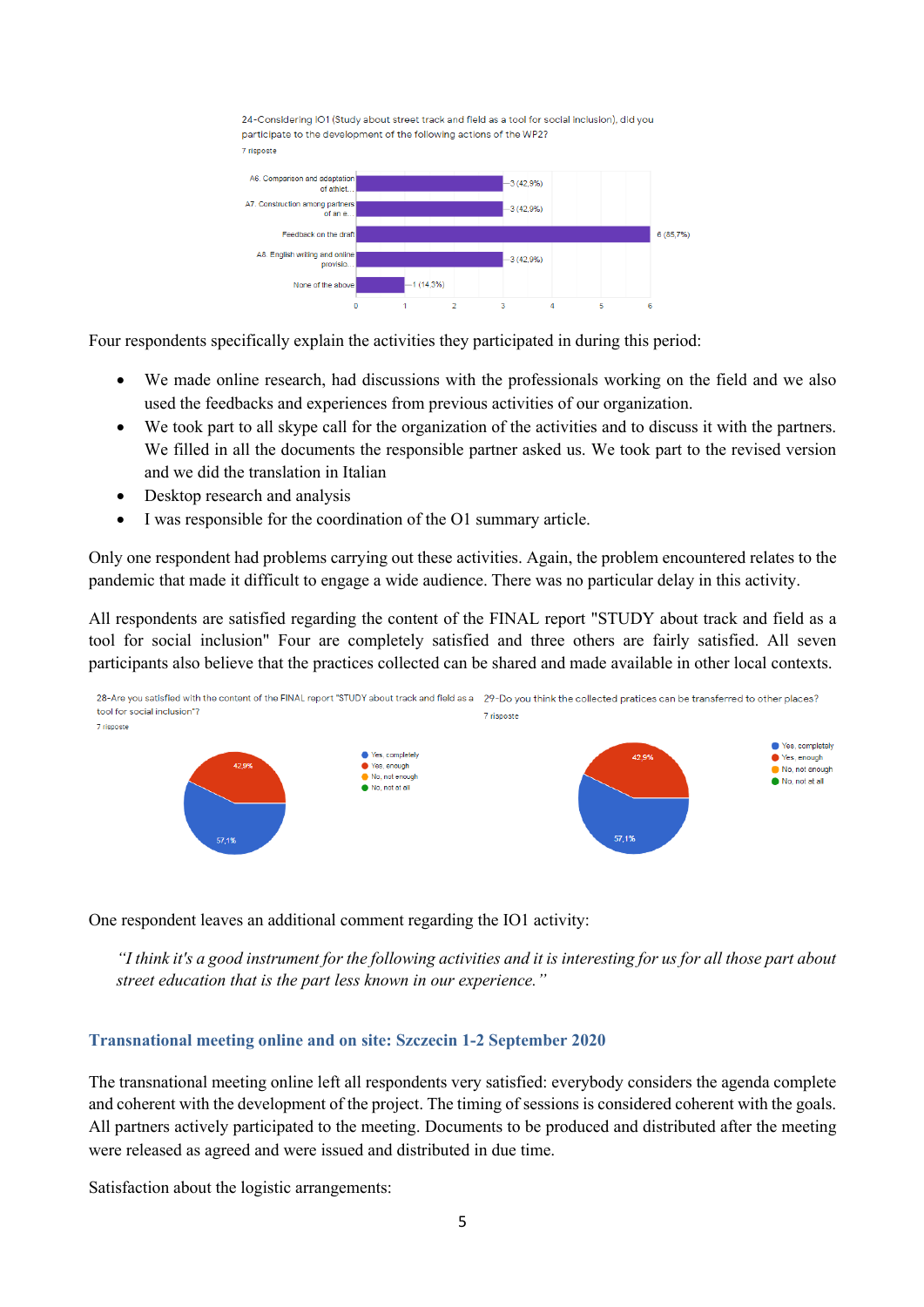

#### **Communication Tools in the partnership**

Most participants (5 of 7) are satisfied about the organization of the Drive archive, four of them considered it "good" and another one "excellent". Only two participants consider the Google Drive archive "weak" and "very weak". For the communication between the partners, they use different tools, mainly Personal e-mail, Skype, and they are considered effective or very effective. The satisfaction for the Communication between partners is still rated 9 (average value), on a scale 1 to 10, with a minimum of 8 and a maximum of 10



#### **Project management activity**

All partners considered the time-schedule and deadlines coherent with the foreseen activities; the human resources were coherent with the activity to be carried out in the period. The foreseen budget was coherent with the activity to be carried out. The cooperation between partners is considered good. Six respondents affirmed that the cooperation was as good as they expected and another one that it was better than expected.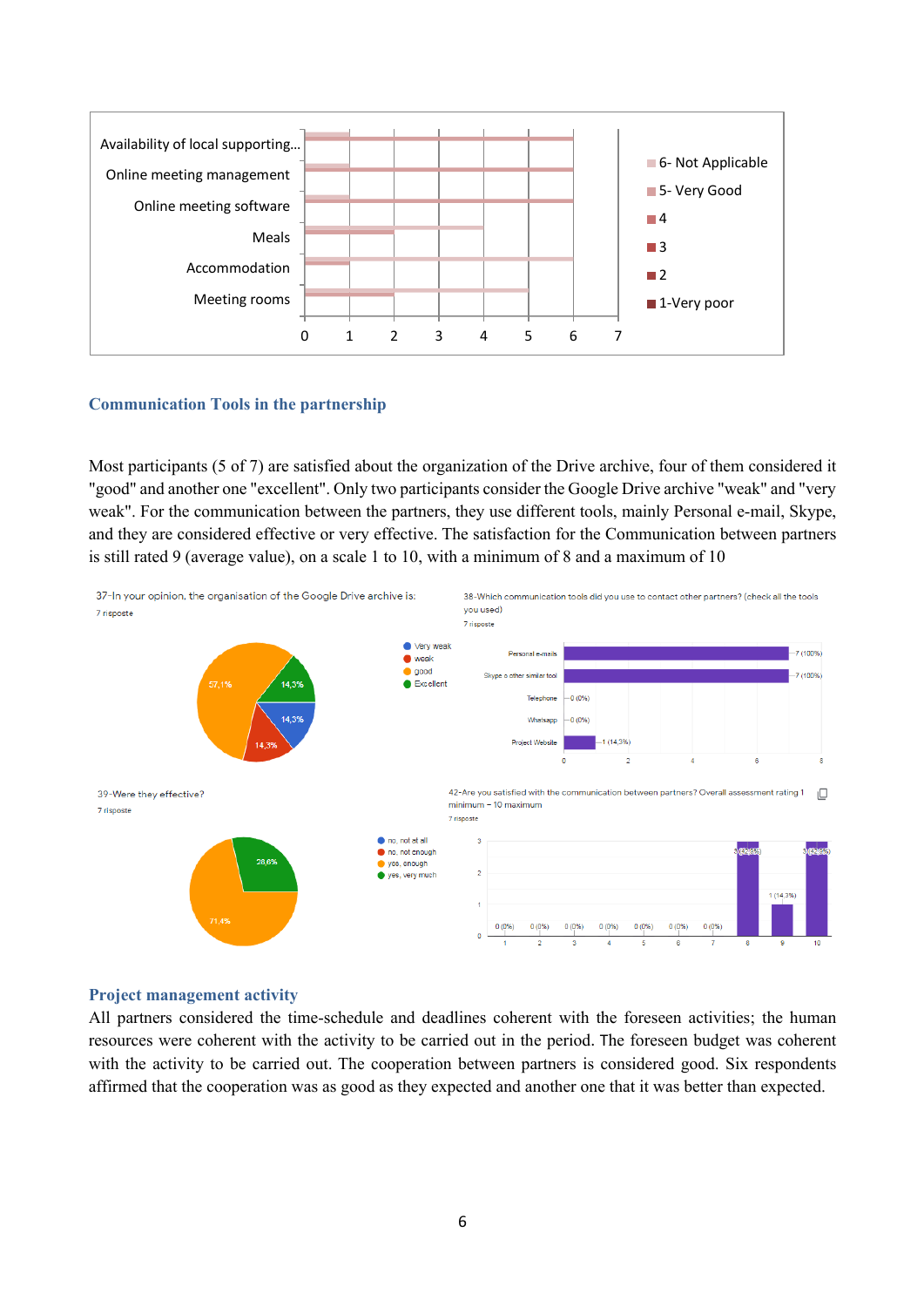

45-Was the foreseen budget coherent with the activity to be carried out in this period? 46-Was the cooperation between partners as you expected? 7 risposte 7 risposte



Many of the partners think the partnership can became a team. No one answered negatively.



Other comments:

*"The process should be easier if we can meet each other in presence"*

*"Because of the pandemic it is not easy to build the team spirit. Luckily the kick off meeting, in this sense, it was a success. However, in these conditions, response times are much slower for some partners."*

The satisfaction for the project management is good for all the partners. It is rated 4,55, average value on a scale 1 to 5, with a minimum of 4 and a maximum of 5.

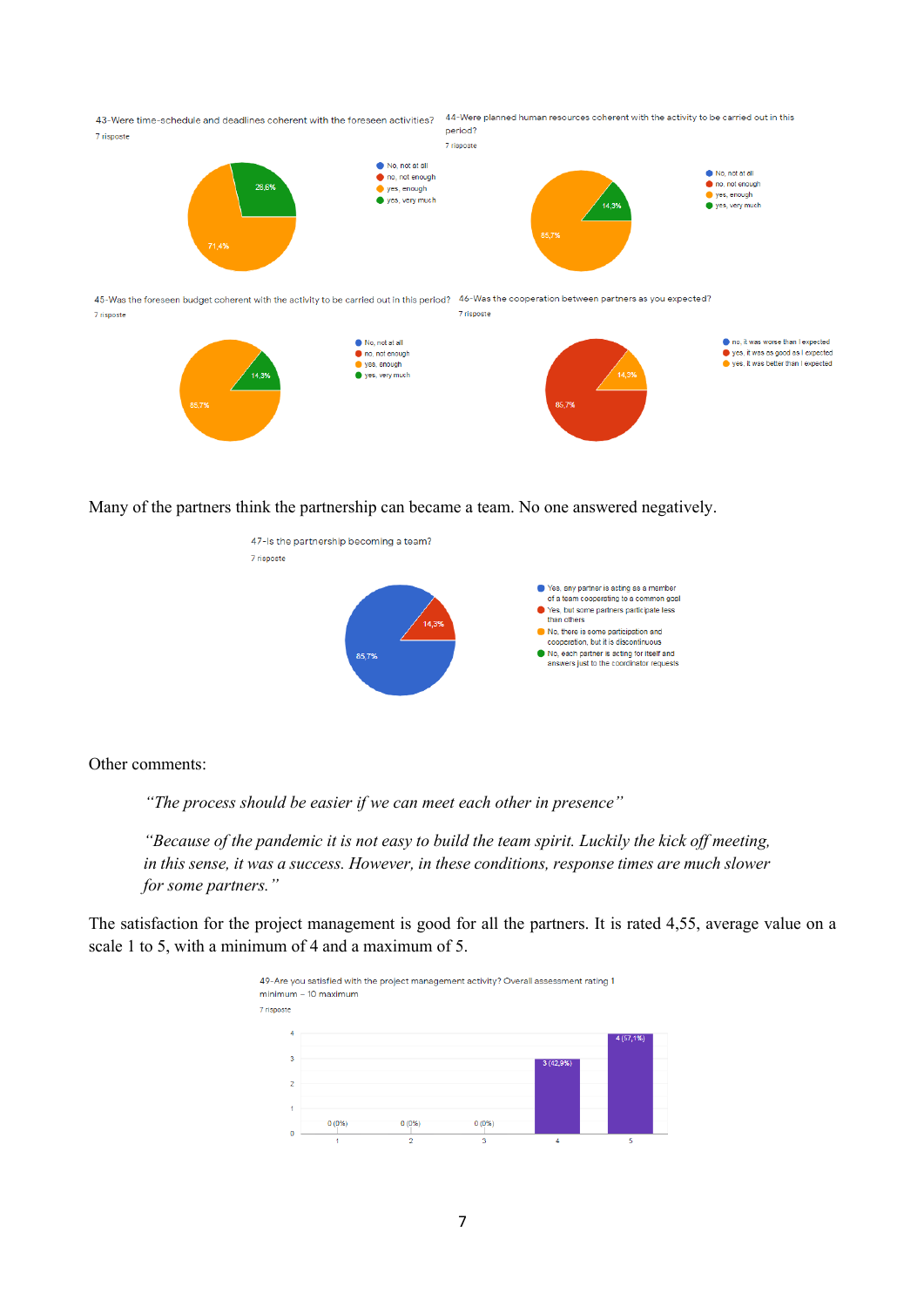#### **Coordination activity**

Coordination activity leaves respondents very satisfied. Everybody thinks the coordinator sent the needed documentation, it is considered clear "enough" or "very much", sent in due time and the coordinator gave all the further needed information. Everyone considers that the periodical Skype meeting helped the implementation of the project.



The coordination activity is rated 8,8 (average value), on a scale 1 to 10, with a minimum of 7 and a maximum of 10.

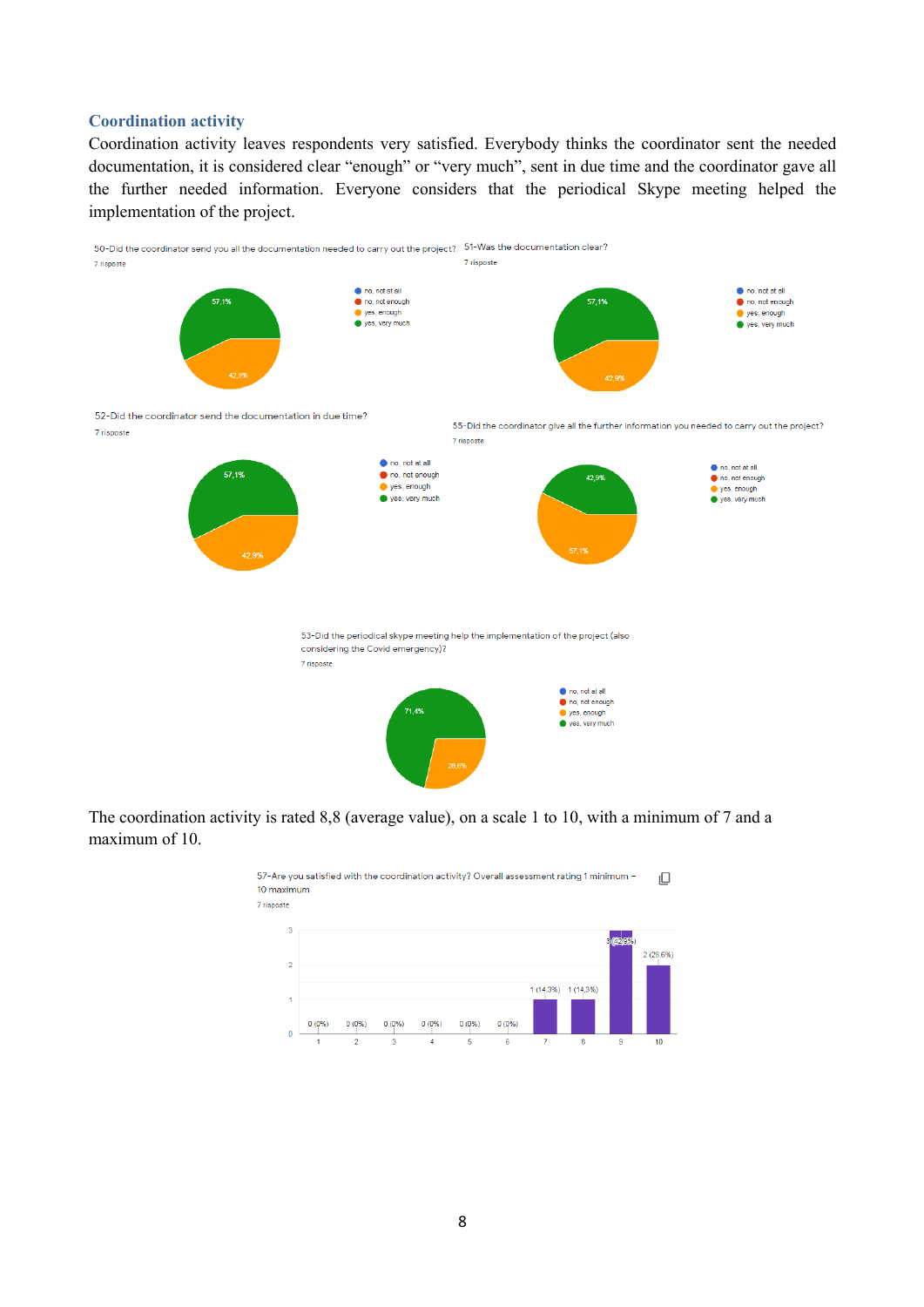#### **Overall assessments**

Five respondents describe the strengths of the project, from their different perspective. Strength lays in the partnership and cooperation, in a well-structured and well-managed project.

The weaknesses of the project at this stage mostly refer to the pandemic situation the project is experiencing since the very beginning. In fact, one of the partners points out that face to face activities are necessary for the project; although the online activities are going well, they are not comparable. Moreover, the fore seen street activities are hampered by this situation.

| Strengths of the project                                                                                                                                                                                                                                                                                                                                                     | Weaknesses of the project                                                                                                                                                                                                                                                                                                                                                                                                                                                                                                                  |
|------------------------------------------------------------------------------------------------------------------------------------------------------------------------------------------------------------------------------------------------------------------------------------------------------------------------------------------------------------------------------|--------------------------------------------------------------------------------------------------------------------------------------------------------------------------------------------------------------------------------------------------------------------------------------------------------------------------------------------------------------------------------------------------------------------------------------------------------------------------------------------------------------------------------------------|
| • Partnership cooperation                                                                                                                                                                                                                                                                                                                                                    | Dissemination strategy<br>$\bullet$                                                                                                                                                                                                                                                                                                                                                                                                                                                                                                        |
| We have a dedicated team which<br>$\bullet$<br>seems to overcome the difficulties of<br>this period and I can't wait to know the<br>people in person.<br>• To be able to finished the planned<br>activities with a relative short delay<br>Clear scheduling/ability to adjust<br>$\bullet$<br>Communication, frequent meetings,<br>$\bullet$<br>support from the coordinator | Being a sports project which is related to street<br>$\bullet$<br>activities, we are unable to be on the streets and in<br>Turkey all the youngsters under age 20 are<br>restricted from outdoors except a few hours of a<br>day and the schools are all closed since march<br>2020 and no matter how powerful on lice sources<br>are, we still have to be in touch as real persons in<br>places other than online.<br>To imagine how we can organize in all countries<br>$\bullet$<br>the activities in presence on the street because of |
|                                                                                                                                                                                                                                                                                                                                                                              | the pandemic situation.                                                                                                                                                                                                                                                                                                                                                                                                                                                                                                                    |

The overall satisfaction for the project state of art, partners' relationship and coordination is very good. The average assessment is very high as well as the minimum rated value.

|               | project state of the art? | Are you satisfied with the $\vert$ Are you satisfied with the $\vert$ Are you satisfied with the<br>relationships<br>partners? | between   coordinator's activity? |
|---------------|---------------------------|--------------------------------------------------------------------------------------------------------------------------------|-----------------------------------|
| Average value |                           |                                                                                                                                |                                   |
| Minimum       |                           |                                                                                                                                |                                   |
| Maximum       |                           |                                                                                                                                |                                   |

60-Are you satisfied with the project state of the art? Overall assessment rating 1 minimum - $\Box$ 10 maximum 7 rienneta

61-Are you satisfied with the relationships between partners? Overall assessment rating 1  $\Box$  $minimum - 10 maximum$ 



62-Are you satisfied with the coordinator's activity? Overall assessment rating 1 minimum  $\Box$ 10 maximum